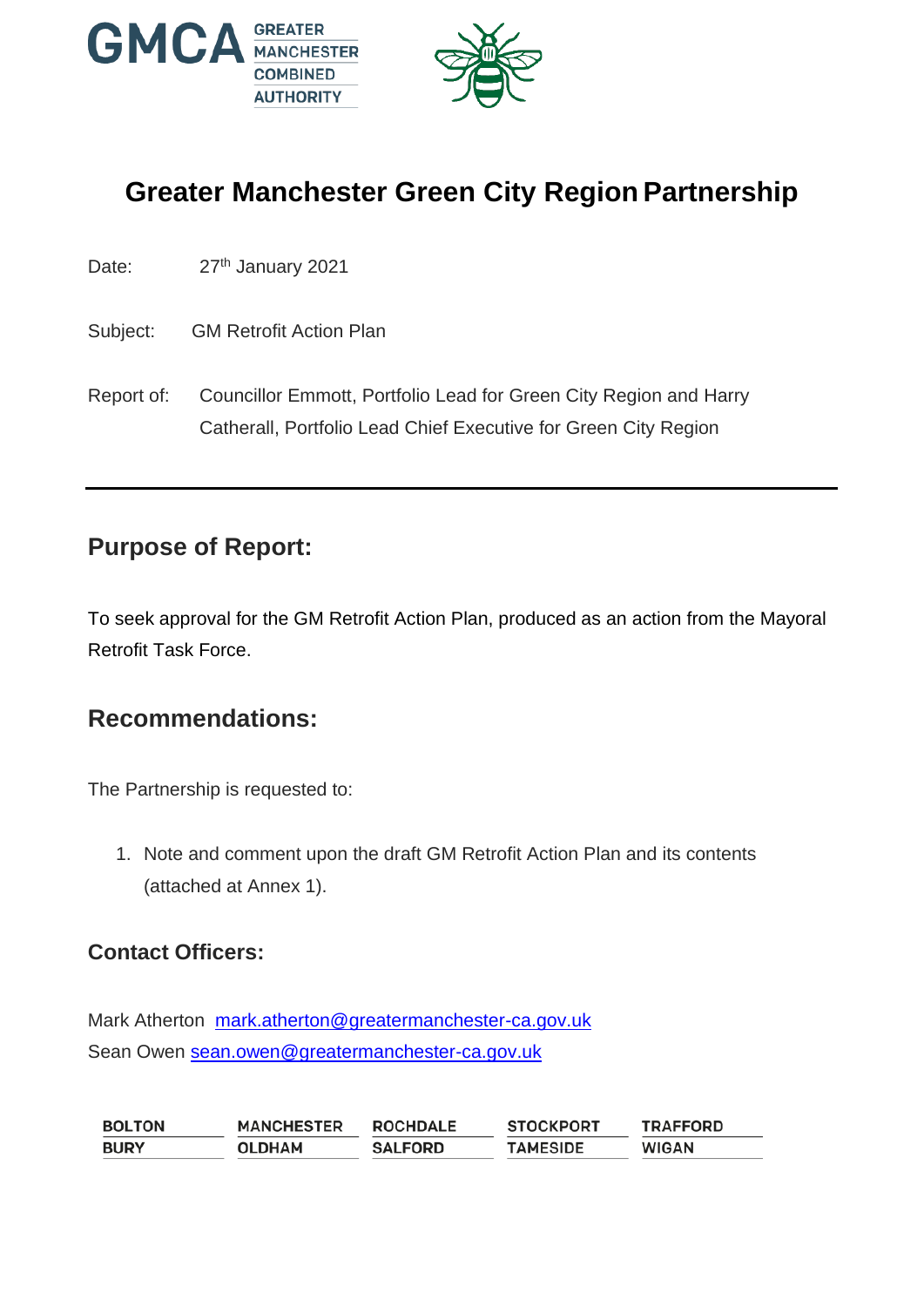## **1. Introduction/Background**

- 1.1Climate Change is the biggest challenge we have ever faced; it needs action at all levels of society from global to the very local. The science is clear, we need to reduce our greenhouse gas emissions drastically and rapidly if we are to keep global temperatures within safe limits.
- 1.2For Greater Manchester to achieve our target of carbon neutrality by 2038 we need to prioritise the decarbonisation of heat which, at  $2.8 \text{mtCO}_{2e}$  per annum, is one of our single biggest sources of carbon emissions.
- 1.3By 2030, our headline objective is to have reached an average of 61,000 domestic properties being retrofitted per year and all non-domestic buildings should aim to reach an average of Energy Performance Certificate Rating C or Display Energy Certificate B.
- 1.4Whilst there is an array of renewable heating systems currently available, the poor thermal efficiency of our housing and commercial building stock means that, for many residents, they are not the most affordable option.
- 1.5To make low carbon heating more affordable we need to both increase the thermal efficiency of our buildings by installing retrofit measures. Retrofit measures can include those which increase thermal efficiency and air tightness and moving to lower carbon heating.
- 1.6Retrofitting our buildings will also address some of the biggest socio-economic challenges we face as a city region; supporting a fair and just transition to a net zero carbon society. If only 20% of Greater Manchester's 1.2m homes were refortified, the market size is in the region of of£3-5.4bn, creating home grown and inward investment opportunities.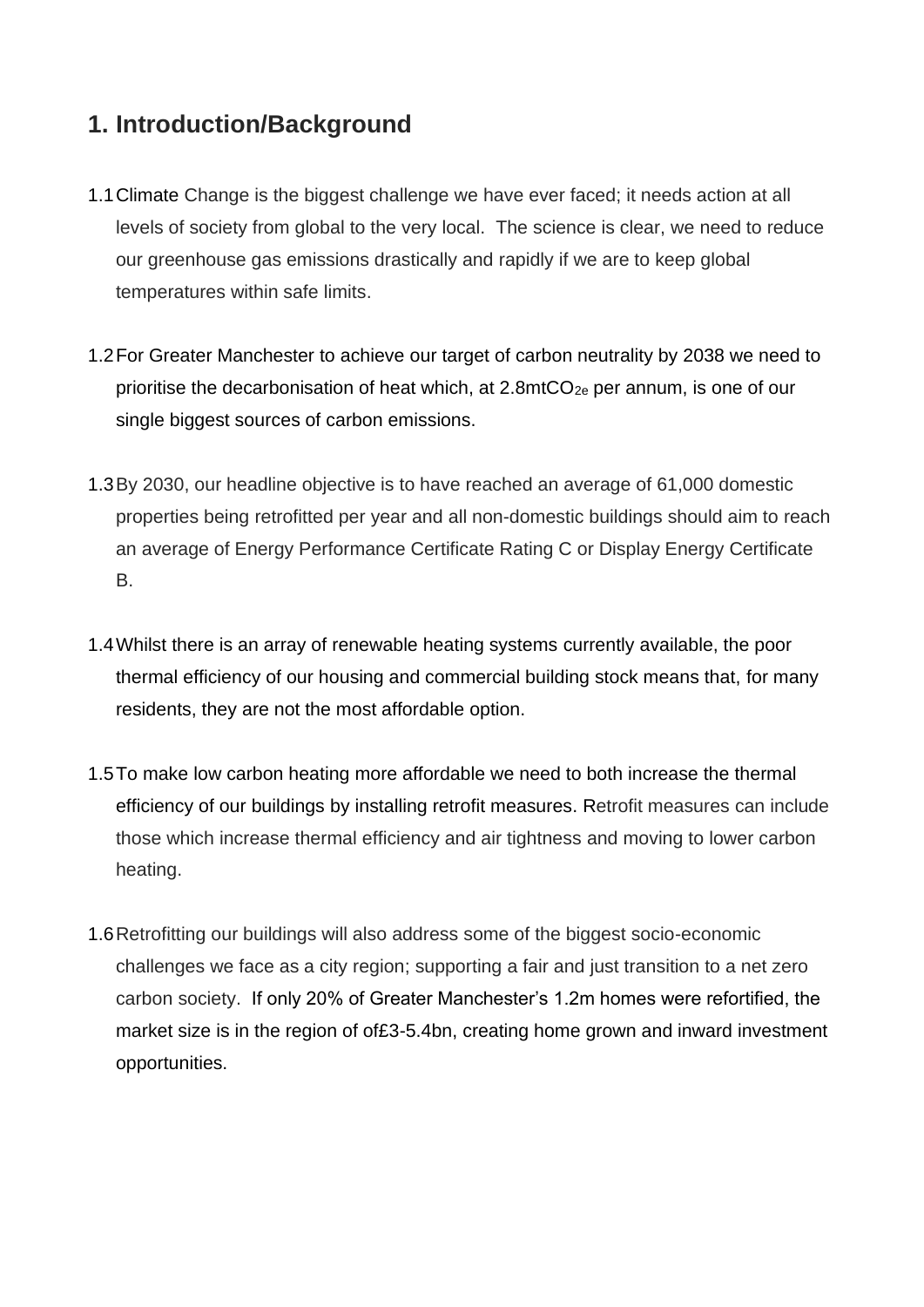Renovation is about the four C's:

**Comfort** – a more constant, controllable temperature throughout the home with no draughts

**Carbon** – significantly lower carbon emissions

**Coughs** – better health and wellbeing through improved internal air quality and eliminating damp and mould

**Costs** – reduce long term energy costs and price volatility

#### **2. The Plan**

- 2.1 A Mayoral Retrofit Taskforce was established in June 2021, to accelerate retrofitting of our buildings by overcoming the known market failures.
- 2.2 The retrofit market does not currently work effectively, because:
	- Most people do not know they need to heat their homes differently
	- Most people are unaware of what they can do to make renewable heating an affordable reality
	- The current supply chain is too small, with many potential suppliers having a limited or an incorrect understanding of what can be achieved.
	- Due to a lack of demand, the unit costs are too high, and we are lacking a suitably sized and skilled workforce
	- Due to the failings of past initiatives, the supply chain has limited confidence that the market will take off
	- Changing heating systems is not a priority for most people and is often an emergency purchase. As such, little thought is given to the options available.

The Retrofit Action Plan seeks to address these barriers.

- 2.3 The Retrofit Task Force has highlighted three current challenges which, if addressed together, can stimulate greater retrofit activity. These were:
	- Insufficient skilled operatives required to retrofit our homes, public buildings, and businesses.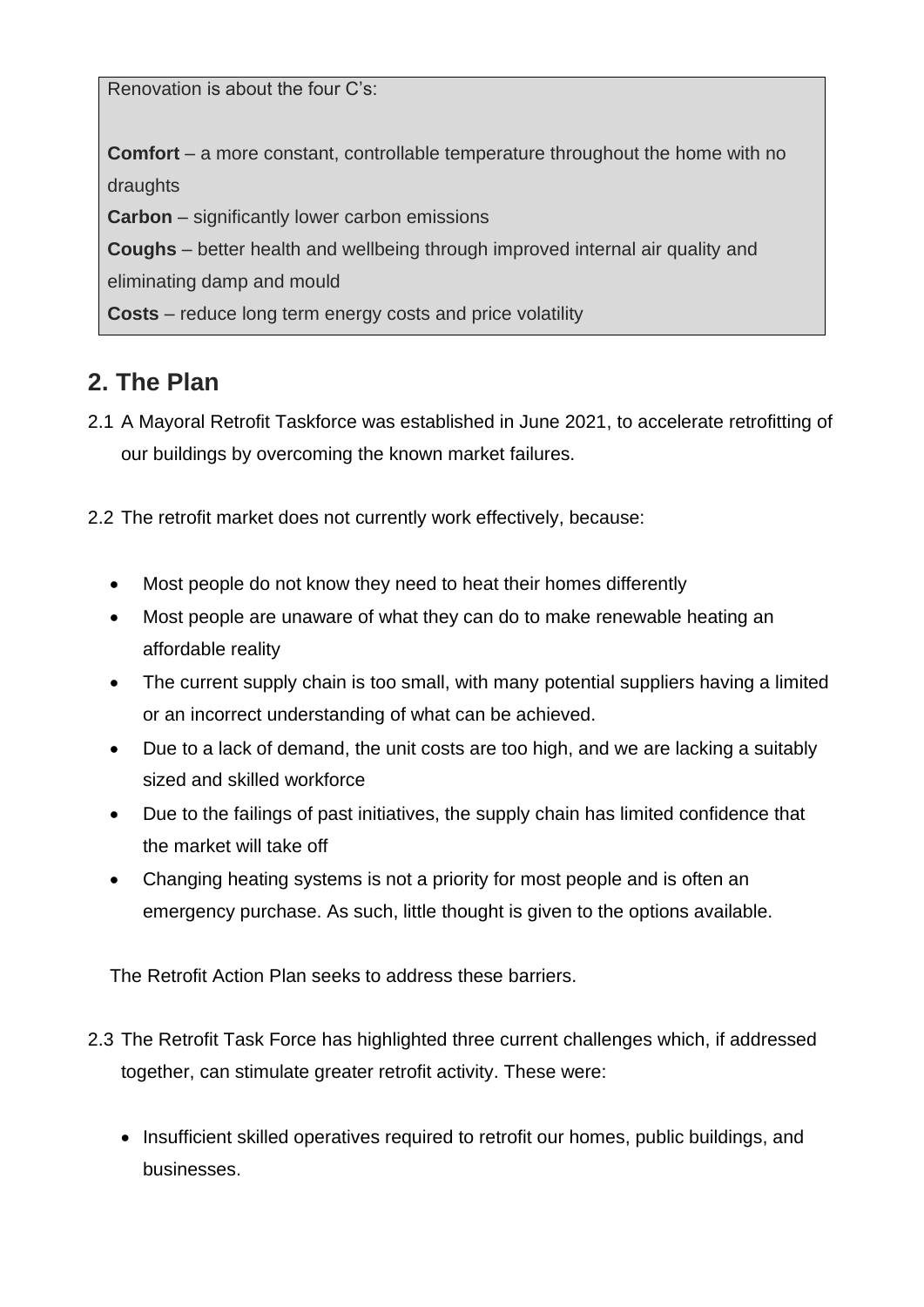- Lack of innovative funding models and solutions to support the circa 33% of GM residents willing to complete retrofit measures to their homes; and
- The lack of a local, quality assured offer which both informs and demystifies retrofit.
- 2.4 The three challenges identified are complex and multifaceted, however, so are the benefits we can realise by addressing them. These benefits are not limited to carbon saving; but can also realise many wider benefits outlined in the Greater Manchester Strategy e.g., Improved health, equality, economic inclusion, and alleviation of fuel poverty (157,000 Greater Manchester households (15% of homes) are currently in fuel poverty).
- 2.5 Additionally, the retrofitting of our homes, buildings, and business to make them more energy efficiently will reduce the risk and exposure from future energy price shocks and energy supply constraints.
- 2.6 Priority Area 1 will focus on boosting skills to meet the current known requirements and gaps, whilst readying the region to meet the overarching opportunity over the years to come. The regions current training programme indicates that 60% of trainees are existing tradespeople and 40% new to the sector across GM. The sector sees around 1,000 apprentices and 3,000 Further Education learners completing Construction programmes every year. This needs to increase; curriculum changes are needed in existing apprenticeships and there is a need for higher level skills such as Retrofit assessors and coordinators, as well as degree level apprenticeships.
- 2.7 Priority Area 2 supports improving access to funding and finance. To enable a suitably skilled and scaled market to emerge, we need those who can 'move early' to lead by example, whether in the public, private or third sector. Enabling and supporting building renovation within all tenures, will be critical. The plan recognises some renovation activity is underway, utilising primarily government funding to target our worst performing properties and to realise wider social objectives. While socially desirable, and equitable, this approach excludes 75% of the homes that need to be improved in GM. Collectively, we need to create the conditions which allow more market-based delivery and finance mechanisms to be developed e.g., local climate bonds, property-linked financial products, green rental agreements, and green mortgages to deliver the speed and scale required. The Plan sets out how we will investigate the feasibility of deploying such funds.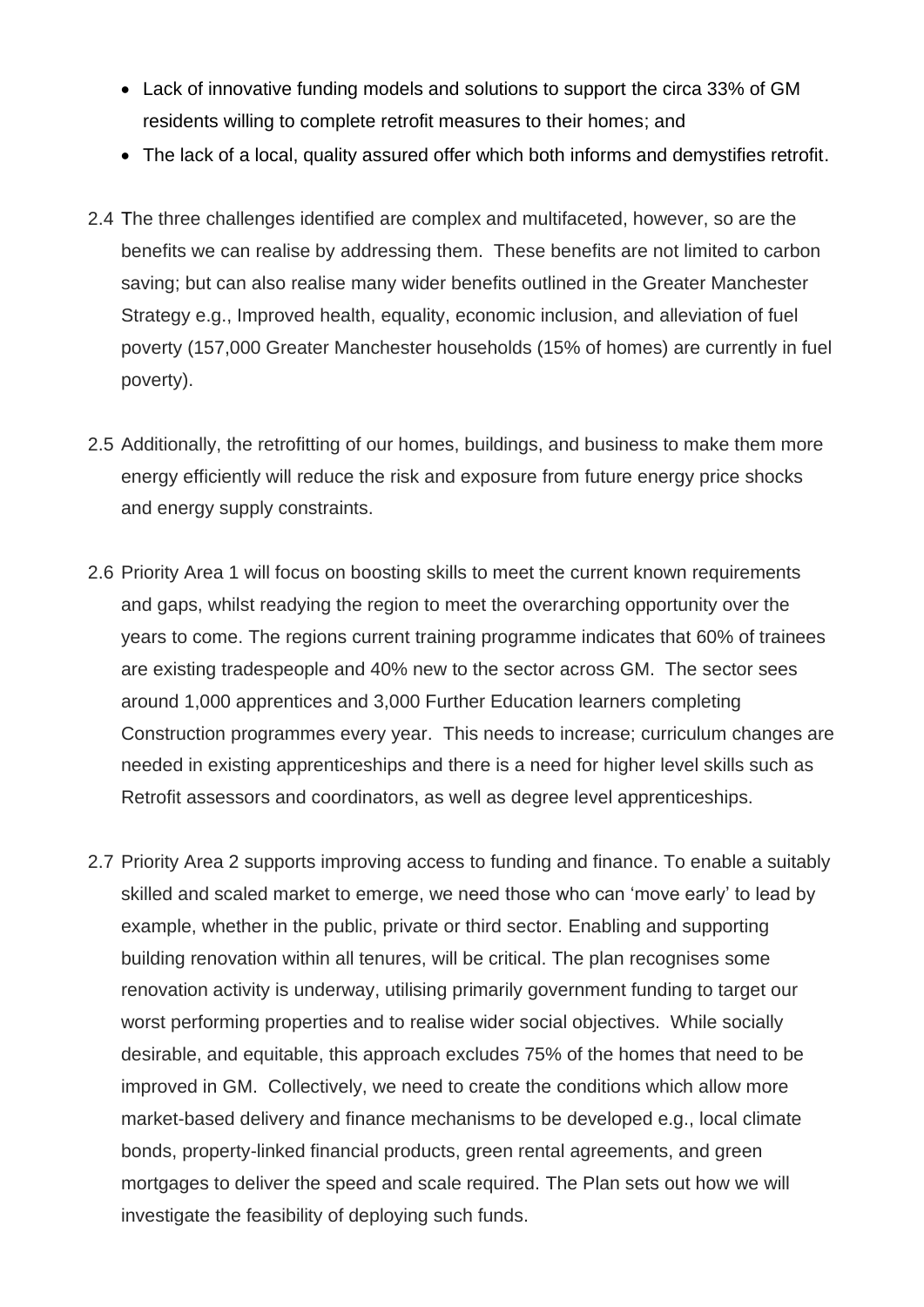- 2.8 Priority Area 3 supports accelerated deployment. Speeding up delivery through the Greater Manchester `Places for Everyone' planning framework, standards for new buildings and developments will be set, however, we still need to increase thermal performance, renewable energy generation and low carbon heating in existing homes and buildings. To achieve this, residents, businesses, and stakeholders will need support to help make the right decisions, making sure everyone can benefit from these changes to ensure a fair and just transition. GMCA is taking an active 'market-making' role to help drive up renovation activity.
- 2.9 We are developing a traded service which will assess homes and provide customers with a customised 'retrofit plan' – giving them confidence about what needs to be done, in what order, and how it could be paid for. This will particularly focus on the 31% of GM homeowners who we know are willing to undertake some form of retrofit in the next 5 years with the right assurances and support. This is in addition to existing plans to invest in retrofitting 7,200 socially rented properties and other commercial, public, and academic building renovation schemes.
- 2.10 The culmination of the GM Retrofit Plan will be the deployment of an integrated delivery proposition, which seeks to drive forward the upskilling of our local supply chains, piloting, demonstrating and upscaling of funding models and finally a region wide delivery vehicle. The delivery vehicle for the domestic sector is currently being designed, with the public sector delivery model currently being coordinated via the Public Sector Decarbonisation scheme. Both delivery vehicles will integrate current and future skills and workforce propositions alongside future innovative funding solutions,

### **3. Opportunities/risks**

3.1.The key opportunities include:

- Provide clear strategy and policy direction to retrofit our buildings for the region
- Opportunity to encourage inward investment, innovation, research, and development in this area
- Encourage the market to develop solutions and infrastructure to support our transition towards carbon neutrality